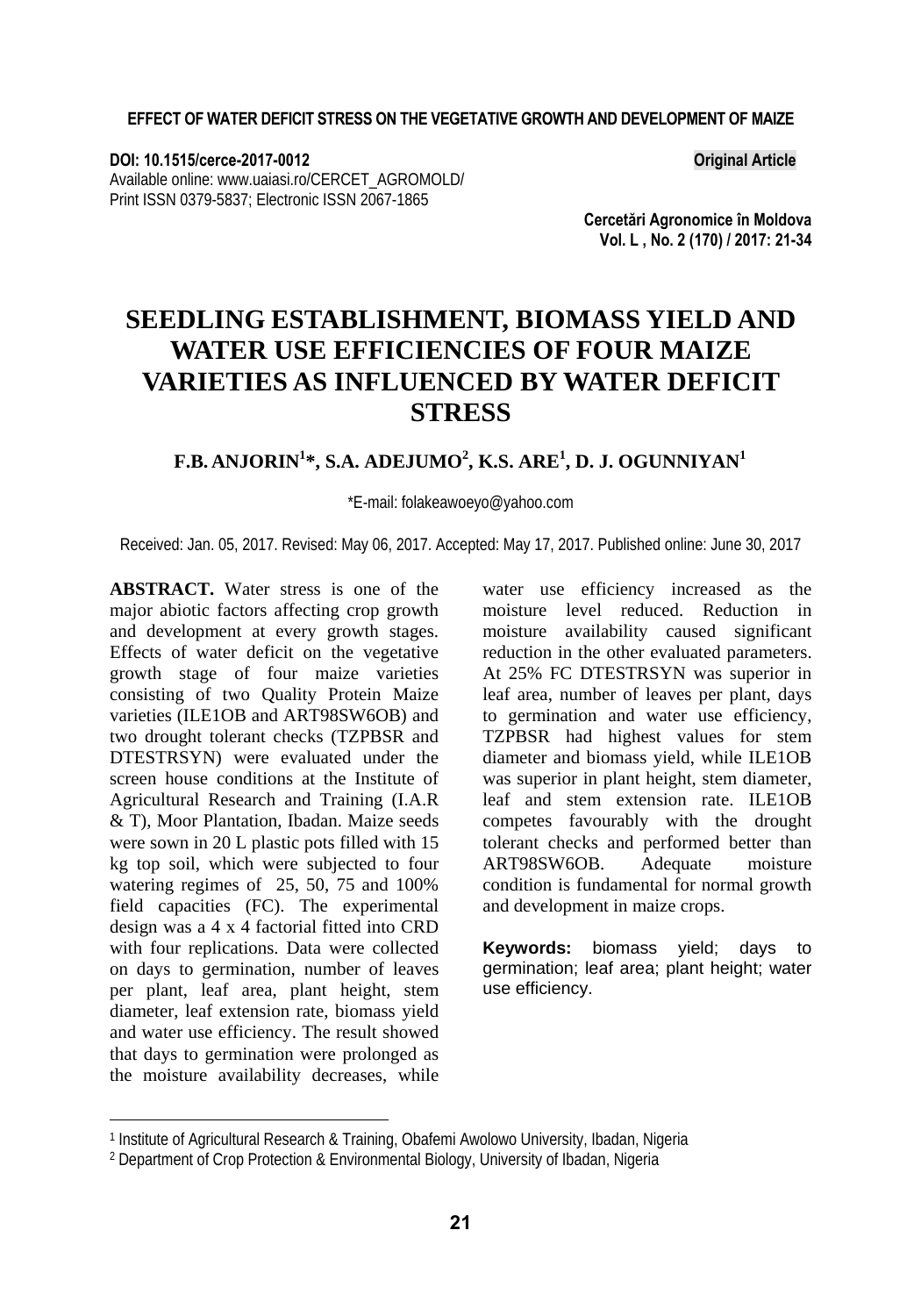#### **INTRODUCTION**

Water is an important component of life and is required for all the various biochemical and physiological processes involved in plant growth and development. Adequate moisture availability is necessary for optimum leaf development, maintenance of leaf greenness, assimilate production and partitioning as well as total dry matter yield. Water stress has adverse or deleterious effects on crops; the impact however depends on the severity of the water shortage and the developmental stage of the crop under stress (Chaves *et al*., 2002; Jaleel *et al*., 2008b). Water stress has been reported to affect the meristematic processes during the initial phase of plant growth and establishment which, consequently, impaired plant growth, as a result of reduction in cell turgidity required for mitotic cell division, elongation and enlargement (Anjum *et al.,* 2003a; Bhatt and Srinivasa Rao, 2005; Jaleel *et al.,* 2008). Reactive oxygen species (ROS) are produced by plants under severe water deficit condition, which in turn damage plant cells and, consequently, lead to plant death. In soybean significant reduction in stem length, biomass yield and leaf development, as a result of water stress was reported by Specht *et al*. (2001) and Zhang *et al*. (2004), while about 25% reduction in plant height was observed in citrus seedlings under water deficit stress (Wu *et al*., 2008).

Plant genotypes differed in their response to water stress depending on

the extent of the stress, duration of the stress and the stage of growth of the plant (Chaves *et al*., 2002; Blum, 2005; Jaleel *et al*., 2008). Naturally, plants possess various kinds of adaptive mechanisms to cope with water deficit stress, such includes production of antioxidant to annul the lethal effect of reactive oxygen species (ROS) (Hare *et al*., 1999), dehydration avoidance, osmotic adjustment, tolerance and reduction in water use (Blum, 2005). Plants also maintain cellular water content by closing their stomata to prevent desiccation, development of smaller and fewer numbers of leaves and premature death of the older leaves to sustain the younger and newly emerging leaves. The mechanisms of cellular water content conservation, employed by many plants during extreme water shortages are, usually detrimental to yield. In maize, the reproductive stage is usually considered as the most critical stage or sensitive stage to water deficit stress. However, the impact of water deficit stress on the vegetative growth stage in maize plants development cannot be underestimated. This is because, the vegetative growth stage is actually the period of the development of various yield components that are essential for efficient photosynthetic activities, assimilate build that would later be partitioned to the sinks.

The objective of this study was to determine the effect of water deficit stress on the vegetative stage growth and development of two recently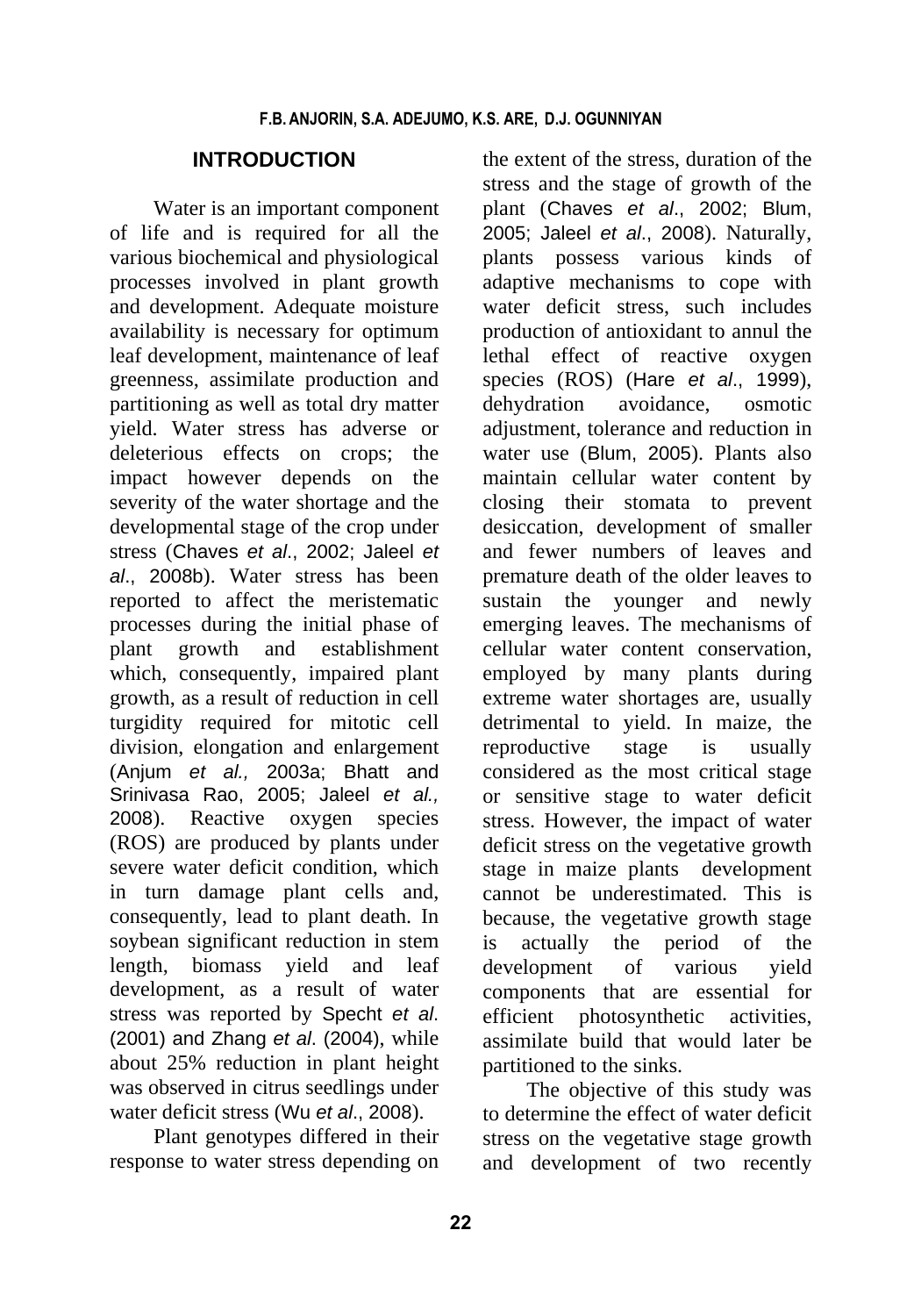released Quality Protein Maize varieties maize varieties (ILE1OB and ART98SW6OB) and two drought tolerant maize varieties (DTESTRSYN and TZPBSR).

## **MATERIALS AND METHOD**

The experiment was conducted in the screen house of the Institute of Agricultural Research and Training (I.A.R & T), Moor Plantation, Ibadan. I.A.R & T is located on Lat. 7°22.5'N and Long. 3°50.5'E within tropical rain forest derived savannah transitional zone. Institute of Agricultural Research and Training (I.A.R & T) has a bimodal rainfall pattern, with a long rainy season, usually between March and July and a short rainy season, usually extending from September to early November, after a short dry spell in August and a longer dry period from December to February. The moisture content of the soil was determined by gravimetric/oven-dry method, so as determine the quantity of water needed to give the required water equivalent of the intended field capacities (FC). Similarly, the pre-planting soil analysis for the determination of the textural classification and the physicochemical properties of the soil was carried out. The soil was a loamy sandy soil with 82% sand, pH of 6.63 and chemical properties of 5.3 g/kg Organic carbon, 0.1 g/kg Nitrogen, 7.0 mg/kg of P, 1.1 cmol/kg of Ca, 1.8 cmol/kg of Mg, 0.2 cmol/kg of K, 0.4 cmol of Na, 0.1 cmol/kg total acidity and  $1.36$  g/cm<sup>3</sup> bulk density.

#### **Planting operations**

Two seeds each of open populated four maize varieties (two recently released quality protein maize varieties ART98SW6OB and ILE1OB, and two

drought tolerant check TZPBSR and DTESTRSYN) were sown in each of the 64 plastic pots of 20 L capacity, each filled with 15 kg of top soil, which had already been air-dried and sieved using 2 mm sieves. Four maize varieties and four simulated water regimes of 25, 50, 75 and 100% field capacities were evaluated in a 4 x 4 factorial arranged in a CRD in four replications. The water regimes constituted the main plot, while the varieties were the sub plots. The amount of water loss during each measuring cycle was replaced so as to bring the pots back to their initial weight. A graduated measuring cylinder was also placed at the centre of the screen house to determine the quantity of daily water evaporation. Measurements on the growth and yield were taken weekly in the morning and the amount of watering requirement for each soil moisture treatment was added as at when required. Plants were watered regularly to the designated field capacity and the soil moisture potential was guided by quick and drawn Tensiometer (Eijkelkamp.co). The plants in each pot were thinned to one vigorous seedling at 7 days after planting. Basal fertilizer application of 7.02 g of N.P.K 20:10:10 was applied to each of the pots, while weeding was done manually throughout the period of the experiment.

#### **Data collection**

Data were taken on a weekly basis on days to germination (obtained by visual estimation of emerged plumule from 4 days after sowing). Number of leaves per plant was also determined by visual counting, while leaf area was measured in centimeter-square by measuring the length and breadth of a fully expanded tagged leaf. The product was then multiplied by 0.75, which is the calibration factor for maize leaf (Francis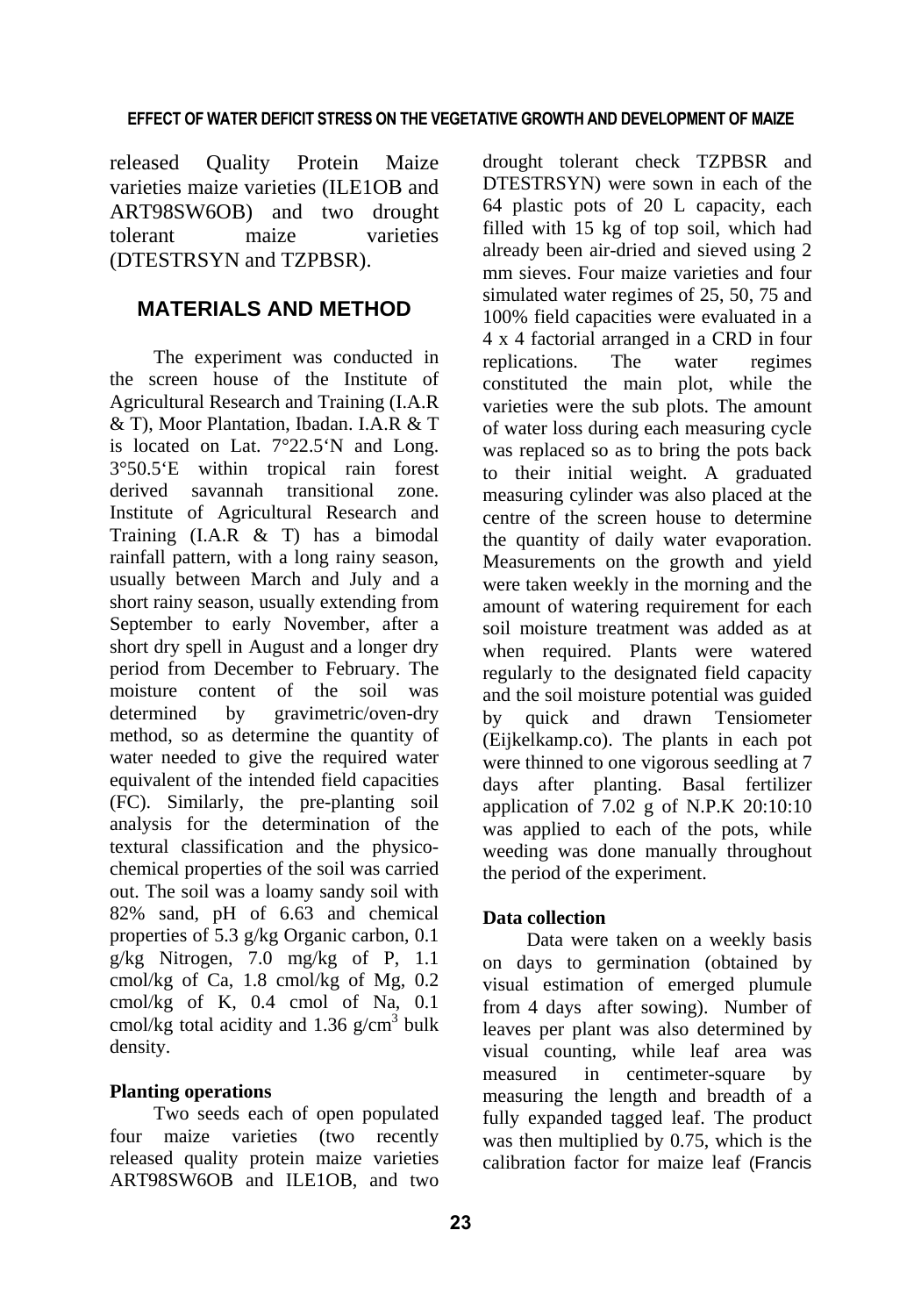*et al*., 1969). Plant height was determined using meter rule and measured in centimeter from the base of the plant to the base of the last emerged leaf), stem diameter was measured in centimeter using the Vernier caliper, stem and leaf extension rate was determined on weekly basis by comparing the differences between present seedling height/leaf length and the last measured seedling height /leaf length and dividing it by the measurement intervals in days (Olaoye *et al*., 2009). Crop Growth Rate per plant (CGR) was calculated as (DMW) / DT, where DMW is the average dry matter weight of one plant in grams and DT is the total growth period (time in days) (Fageria *et al.,* 2006). Biomass yield (the shoot, leaves and root) were separated and dried to constant weight in an oven at 70°C and the accumulated biomass was weighed on electronic digital weighing scale. Water use efficiency (WUE) was also estimated using the formula:  $WUE =$ [Dry Matter production/Amount of  $H_2O$ used]. The data obtained from the measurement of the various parameters were analyzed using Statistical Analysis System (SAS Int., 2009). Significant means were separated using the Fisher's protected LSD test.

## **RESULTS**

#### **Days to germination**

Days taken by seed from different treatments to germinate varied significantly based on different watering regimes and variety. Earliest days of germination was observed at 100% field capacity (FC), where the seeds sprouted within 4.81 days of germination, while it took extra 0.38, 0.87 and 1.38 day (s) for seeds to germinate under 75% FC, 50% FC and 25% FC (*Table 1*). DTESTRSYN germinated earliest within 4.81 days, while germinations in the other three varieties were delayed till 6.06, 5.75 and 5.68 days in TZPBSR, ILE1OB and ART98SW6OB. Seedling emergence within the various watering regimes and varieties also differed significantly at *p*<0.05, most especially under 25%, 75% and 100% FC, whereas at 50% FC no significant difference was observed (*Table 2*). The result obtained revealed that rate of seed germination reduced as the moisture availability decreased. DTESTRSYN emerged earliest across the various W x V interaction levels and was significantly different from the other three varieties: TZPBSR, ILE1OB and ART98SW6OB.

#### **Number of leaves per plant**

Number of leaves per plant was significantly influenced by varying watering regimes (W)  $(p<0.001)$  and varieties (V)  $(p<0.01)$ , but W x V interaction was not significant. Number of leaves increased as moisture availability increased in this study (*Table 1*). Highest number of leaves 13.43 was obtained under wellwatered conditions of 100% FC. followed by 75% FC, which was 12.87, while 11.37 and 9.88 leaves per plant were obtained under reduced moisture conditions of 50 and 25% FC, respectively. The overall performance of the varieties, as regards to the number of leaves produced per plant in this study, showed that DTESTRSYN and ART98SW6OB had 12.25 and 12.43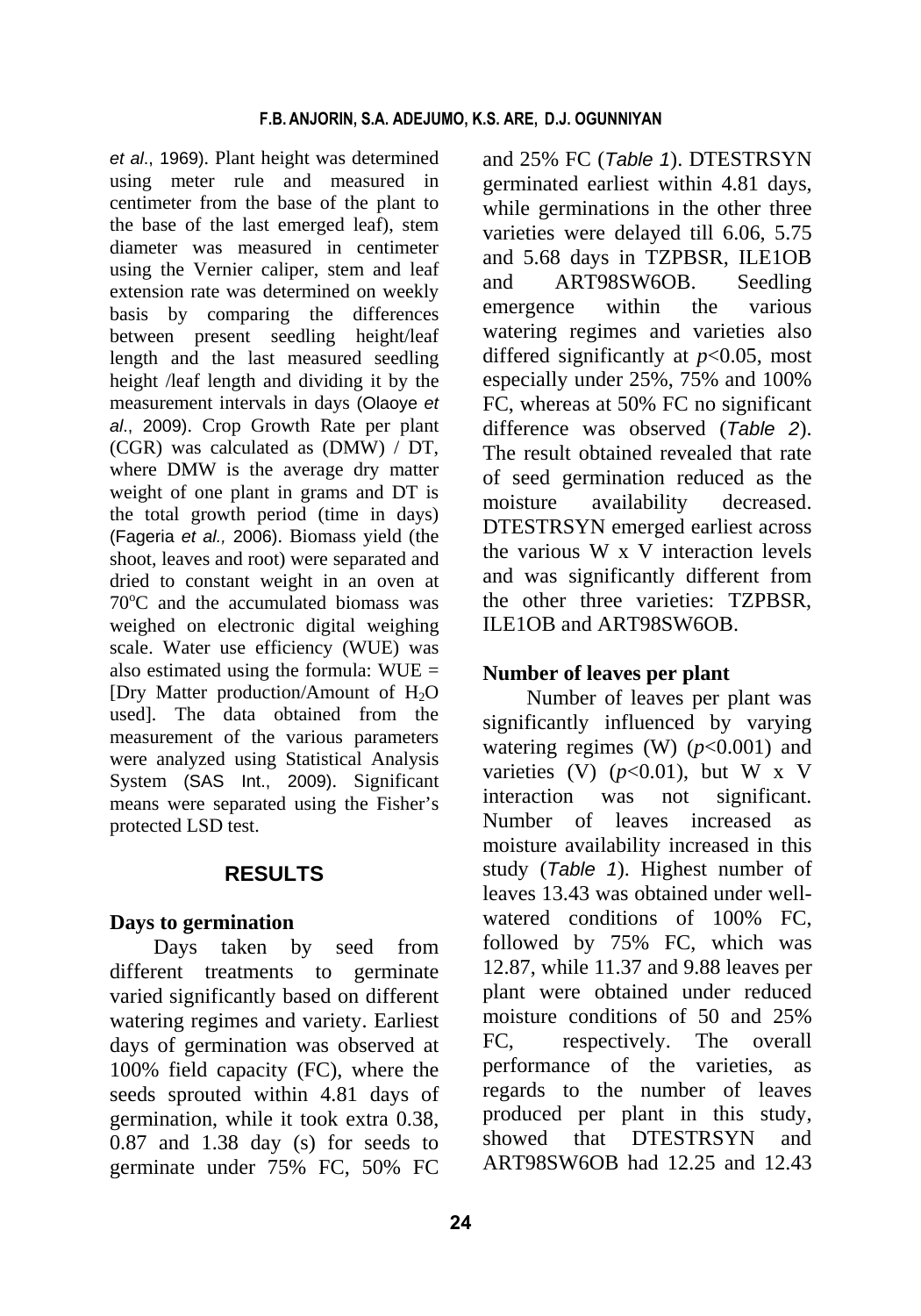leaves, which were similar but significantly higher than ILE1OB, which had 11.06 leaves. Numbers of leaves varied significantly within 25 (*p*<0.01) and 100% FC (*p*<0.001) water regime–variety interaction levels, while no significant differences were noticed at 50 and 75% FC interaction levels (*Table 2*). ILE1OB had 15.00 leaves per plant and was superior to 13.50 and 13.25 leaves obtained in TZPBSR and DTESTRSYN, which were similar in number of leaves, while ART98SW6OB had the least number of 12.00 leaves, when W x V interaction was at 100% FC. DTESTRSYN produced highest number of leaves per plant (11.00) at 25% FC and was significantly higher than 10.25 and 9.75 leaves produced by ILE1OB and TZPBSR, while ART98SW6OB was least with 8.50 leaves.

## **Plant height and stem extension rate**

Plant height was highest under full watering condition of 100% FC (66.81 cm), followed by 75% FC and 50% FC, while 25% FC gave the lowest plant height. The varieties also differed in their response to the varied moisture conditions, DTESTRSYN and ILE1OB gave the highest plant heights of 50.44 and 50.00 cm, respectively, which were significantly higher than TZPBSR, which had the lowest height of 42.69 cm, while ART98SW6OB was 44.63 cm (*Table 1*). Water regime-variety interaction on plant heights was not significant at

100, 75, and 50% FC's, except at 25% FC (*Table 2*), where ILE1OB had highest height of 31.25 cm and significantly higher than TZPBSR and DTESTRSYN, which had similar heights of 27.00 cm and 30.75 cm ART98SW6OB had lowest plant height of 21.75 cm. Stem extension rate was significantly influenced by varying simulated water regime (W) at *p*<0.001, while variety (V) and variety-water interactions (W x V) were not significant. High moisture condition favored rate of stem extension and decreased as the moisture availability reduced (100%>75%>50%>25% FC) (*Table 1*). The fastest rate of stem extension rate (1.57) was observed when watering was at 100% FC and this was significantly higher than 1.23 and 0.91 extension rate obtained when moisture level were at 75 and 50% FC respectively, while rate of stem extension was lowest at 25% FC (0.59). Stem extension rate increased as the water regime-variety interaction levels increased in this trial (*Table 2*). No significant difference was observed in the varieties response within the various water regime levels except when watering was at 25% (*p*<0.05) watering field capacity. Under this moisture level TZPBSR and ILE1OB had highest stem extension rate of 0.67 and 0.61 and were superior to 0.59 observed in DTESTRSYN, while least extension rate of 0.49 was observed in ART98SW6OB. The stem extension rate increased beyond fifth week of plant emergence (*Fig. 1*).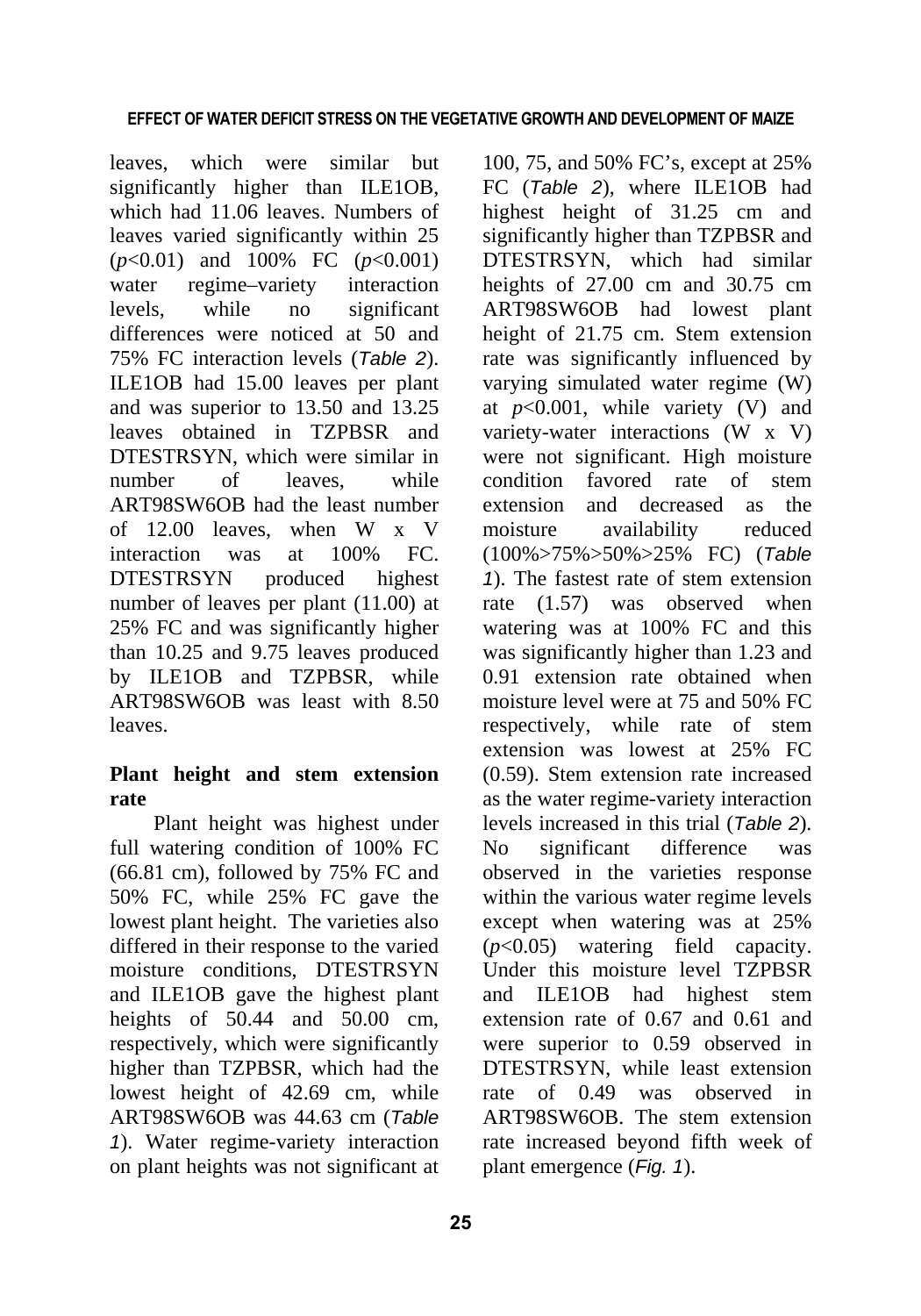Table 1 - Main effects of different watering regime and variety on the growth and yield components of four maize varieties<br>evaluated in the screen house in Ibadan

| <b>Treatments</b>          | nination<br>o) s/e<br>gern<br>≏ | eaves/plant<br>Number of                                                                                                     | Plant<br>height<br>(cm)     | Stem<br>diameter<br>$\binom{cm}{2}$  | Leaf area<br>$\text{cm}^2$ ) | extension<br>Leaf<br>rate     | extension<br>Stem<br>rate | Crop<br>growth<br>rate<br>(g/day) | <b>Biomass</b><br>yield<br>(g/plant) | Vater use<br>efficiency<br>$\widehat{e}$ |
|----------------------------|---------------------------------|------------------------------------------------------------------------------------------------------------------------------|-----------------------------|--------------------------------------|------------------------------|-------------------------------|---------------------------|-----------------------------------|--------------------------------------|------------------------------------------|
| Water regime               |                                 |                                                                                                                              |                             |                                      |                              |                               |                           |                                   |                                      |                                          |
| 25                         | 6.19a                           |                                                                                                                              |                             |                                      |                              |                               |                           |                                   |                                      |                                          |
| S                          | 68ab<br>5                       | 9.88c<br>11.37b<br>12.87a                                                                                                    | 27.68d<br>39.62b            | 3.76c<br>4.64b<br>5.43a              |                              | $1.32c$<br>$1.68a$<br>$2.08a$ |                           | 0.188<br>0.25<br>0.39             |                                      | 7.15a<br>5.46b<br>3.31c                  |
| 75                         | 19bc                            |                                                                                                                              |                             |                                      | 144.8d<br>213.5B<br>292.5B   |                               | 0.590<br>0.9123<br>1.238  |                                   | 3.89d<br>9.64C<br>14.86b             |                                          |
|                            | 81c                             | 1343a                                                                                                                        | 66.81a                      | 5.38a                                |                              | 223a                          | 1.57a                     | 0.49a                             | 19.88a                               | 3.06c                                    |
| Variety                    |                                 |                                                                                                                              |                             |                                      |                              |                               |                           |                                   |                                      |                                          |
| <b>TZPBSR</b>              |                                 |                                                                                                                              | 42.69b<br>50.00a<br>44.63ab |                                      | 247.7ab<br>269.7a<br>220.9b  |                               |                           |                                   |                                      |                                          |
| LE10B                      | 6.06a<br>5.75a                  | 11.81ab<br>11.06b<br>12.25a                                                                                                  |                             |                                      |                              |                               | 0.99a<br>1.14a<br>1.07a   |                                   |                                      |                                          |
| ART98SW6OB                 | 68a                             |                                                                                                                              |                             | 6<br>5<br>6<br>6<br>6<br>4<br>4<br>4 |                              | 1.76b<br>2.15a<br>1.71b       |                           | $0.30$ ab<br>$0.31$ ab<br>$0.27b$ | 11.70a<br>12.90a<br>10.67a           | 4.46ab<br>4.76a<br>3.49b                 |
| TESTRSYN                   | 37 <sub>b</sub>                 | 12.43a                                                                                                                       | 50.44a                      |                                      | 237.4ab                      | 1.65b                         | 1.12a                     | 0.35a                             | 13.02a                               | 4.27ab                                   |
| F test                     |                                 |                                                                                                                              |                             |                                      |                              |                               |                           |                                   |                                      |                                          |
| Water (W)                  | 大大大                             | i<br>K                                                                                                                       | 女女女                         | ţ                                    |                              | 美长                            | ***                       | ţ                                 | Ĕ                                    | 大大大                                      |
| Variety (V)                | xxx                             |                                                                                                                              | ţ                           | ŧ                                    |                              |                               | ပ္ပ                       |                                   | $\overline{0}$                       |                                          |
| $W \times V$               | ŧ                               |                                                                                                                              |                             |                                      |                              |                               |                           |                                   |                                      |                                          |
| LSDagos                    | 0.58                            | 0.58                                                                                                                         | 665                         | 0.34                                 | 32.55                        | 0.29                          | 0.16                      | $\frac{5}{2}$                     | 2.65                                 | 0.86                                     |
| *** *** significant at p=0 |                                 | 05, 0.01, 0.000 significant;† Means not followed by the same letter within a column are significantly different according to |                             |                                      |                              |                               |                           |                                   |                                      |                                          |
| Fisher's protected LSD te  | st at $p=0.05$                  |                                                                                                                              |                             |                                      |                              |                               |                           |                                   |                                      |                                          |

#### **F.B. ANJORIN, S.A. ADEJUMO, K.S. ARE, D.J. OGUNNIYAN**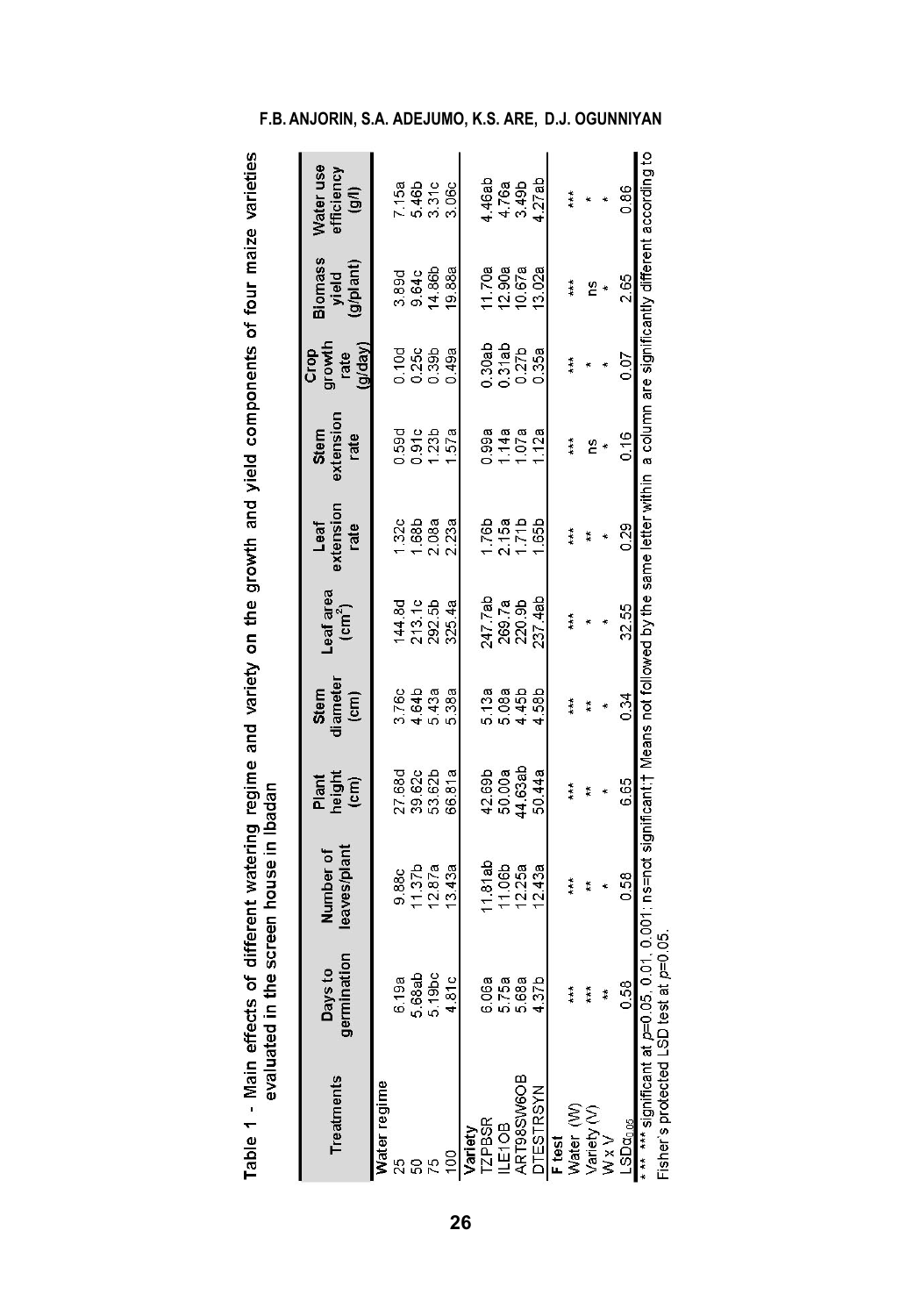| <b>Treatments</b>                                                    | germination<br><b>Days to</b>                  | lusiq\eevee<br>Number of                                                                                                               | (u)<br>Plant height         | (wu)<br>Stem diameter              | (UU-)<br><b>Leaf</b> area            | rate<br>Lest extension    | etension rate<br>Ctem       | (Лер/б)<br>дгоми гаtе<br>Crop                                                                                                                                                         | $(lue d/\delta)$<br>Biomass yield                   | etficiency (g/l)<br>Mater use    |
|----------------------------------------------------------------------|------------------------------------------------|----------------------------------------------------------------------------------------------------------------------------------------|-----------------------------|------------------------------------|--------------------------------------|---------------------------|-----------------------------|---------------------------------------------------------------------------------------------------------------------------------------------------------------------------------------|-----------------------------------------------------|----------------------------------|
|                                                                      | 7 25a                                          | 9.75b                                                                                                                                  | 27.00ab                     |                                    | 44.7at                               |                           | 0.67a                       | 0.11a                                                                                                                                                                                 |                                                     |                                  |
| 25% FC x TZPBSR<br>25% FC x ILE1OB                                   |                                                | 10.25ab                                                                                                                                |                             |                                    | 165.7ab                              | $0.946$<br>1.77a          | 0.62a                       | 0.10a                                                                                                                                                                                 |                                                     | 8.81a<br>8.28a                   |
| 25% FC x ART98SW6O                                                   | 6.50a<br>6.70a<br>5.00b                        | 8.50c                                                                                                                                  | 31.25a<br>21.75b<br>30.75ab |                                    | 97.93b                               | 09a                       | 0.49b                       | 0.06a<br>0.11a                                                                                                                                                                        | $4.43a$<br>$2.57b$<br>$2.57a$<br>$4.34a$<br>$4.34a$ | 5.13a<br>6.17a                   |
| 25% FC x DTESTRSYN                                                   |                                                | 11.00a                                                                                                                                 |                             |                                    | 170.7a                               | 49ab                      | 0.59ab                      |                                                                                                                                                                                       |                                                     |                                  |
| F-test                                                               |                                                |                                                                                                                                        |                             | $\ddot{x}$                         |                                      |                           |                             | 2u                                                                                                                                                                                    |                                                     | 2U                               |
| 50% FC x TZPBSR                                                      | 8<br>6<br>6<br>6<br>6<br>6<br>6<br>6<br>6<br>6 | 1.00a                                                                                                                                  | 35.75a                      |                                    | 197.2a                               |                           |                             | $\frac{6}{5}$ $\frac{6}{5}$ $\frac{6}{5}$ $\frac{6}{5}$ $\frac{6}{5}$ $\frac{6}{5}$ $\frac{6}{5}$ $\frac{6}{5}$ $\frac{6}{5}$ $\frac{6}{5}$ $\frac{6}{5}$ $\frac{6}{5}$ $\frac{6}{5}$ | 7.70b                                               | $\frac{1}{2.7}$                  |
| 50% FC x ILE1OB<br>50% FC x ART98SW6OI                               |                                                |                                                                                                                                        |                             |                                    |                                      |                           |                             |                                                                                                                                                                                       |                                                     |                                  |
|                                                                      |                                                | 11.00a<br>11.50a<br>12.00a                                                                                                             | 38.50a<br>39.25a            |                                    |                                      |                           |                             |                                                                                                                                                                                       | 9.80ab<br>8.19b                                     |                                  |
| 50% FC x DTESTRSYN                                                   |                                                |                                                                                                                                        | 45.00a                      | $4.878$<br>$4.878$<br>$5.008$      | 241.8a<br>184.4a<br>223.9a           | 1.56a<br>1.836<br>1.75a   | 0.85a<br>0.892a<br>0.00.97a |                                                                                                                                                                                       | 12.85a                                              | $3.65ab$<br>$2.97ab$<br>$4.34a$  |
| F-test                                                               | Ωù                                             | ns                                                                                                                                     | <u>c</u>                    |                                    | $\frac{6}{1}$                        | eq                        |                             |                                                                                                                                                                                       |                                                     |                                  |
| 75% FC x TZPBSR                                                      | 558<br>558<br>559<br>559                       |                                                                                                                                        |                             |                                    |                                      | 2.29ab<br>2.61a<br>1.82bc |                             |                                                                                                                                                                                       | 13.07a                                              |                                  |
| 75% FC x ILE1OB                                                      |                                                |                                                                                                                                        |                             |                                    |                                      |                           |                             |                                                                                                                                                                                       |                                                     |                                  |
| 75% FC x ART98SW6O<br>75% FC x DTESTRSYN                             |                                                | 13.00a<br>12.75a<br>12.25a                                                                                                             | 49.25a<br>55.75a<br>50.75a  |                                    |                                      |                           |                             |                                                                                                                                                                                       | 16.58a<br>13.69a                                    |                                  |
|                                                                      |                                                | 13.50a                                                                                                                                 | 58.75a                      | 5.53a<br>5.58a<br>5.45a<br>5.18a   | 312.6a<br>335.2a<br>275.0a<br>247.1a | 1.39c                     | 88888888                    | 34888<br>33888<br>0000<br>0000                                                                                                                                                        | 16.13a                                              | 0088<br>0.6888<br>0.678<br>0.678 |
| = test                                                               |                                                | ΓŚ                                                                                                                                     | 2                           | $\frac{6}{2}$                      |                                      |                           |                             |                                                                                                                                                                                       | ns                                                  |                                  |
| 100% FC x TZPBSR                                                     |                                                | 13.50b<br>15.00a                                                                                                                       |                             |                                    | 336.2a                               | 2.25a                     | .35a<br> 76a                | 0.56a<br>0.51a                                                                                                                                                                        |                                                     |                                  |
| 100% FC x ILE1OB                                                     |                                                |                                                                                                                                        |                             |                                    | 321.6a                               |                           |                             |                                                                                                                                                                                       |                                                     |                                  |
| ≃<br>100% FC x ART98SW60                                             |                                                | 12.00c<br>13.25b                                                                                                                       | 58.758<br>74.5758<br>57.28  |                                    | 336.1a<br>307.8a                     | 2.38a<br>2.37a<br>1.95a   | 64a<br>54a                  |                                                                                                                                                                                       | 21.62a<br>20.95a<br>18.21a<br>18.77a                | ធិធី<br>ប្លែក<br>មួយ             |
| 100% FC x DTESTRSYI                                                  |                                                |                                                                                                                                        |                             | 6.05a<br>5.63ab<br>5.10ab<br>4.78b |                                      |                           |                             | $0.42a$<br>0.45a<br>Ns                                                                                                                                                                |                                                     |                                  |
| F test                                                               |                                                | $\frac{1}{2}$                                                                                                                          | Su                          |                                    | $\frac{0}{1}$                        | ns                        | ΓS,                         |                                                                                                                                                                                       | ns                                                  | ns                               |
| $\vec{a}$<br>** *** significant at p=0.<br>Fisher's protected LSD te |                                                | 05, 0.011, 0.0011 ns=not significant; † Means not followed by the same letter within a column are significantly different according to |                             |                                    |                                      |                           |                             |                                                                                                                                                                                       |                                                     |                                  |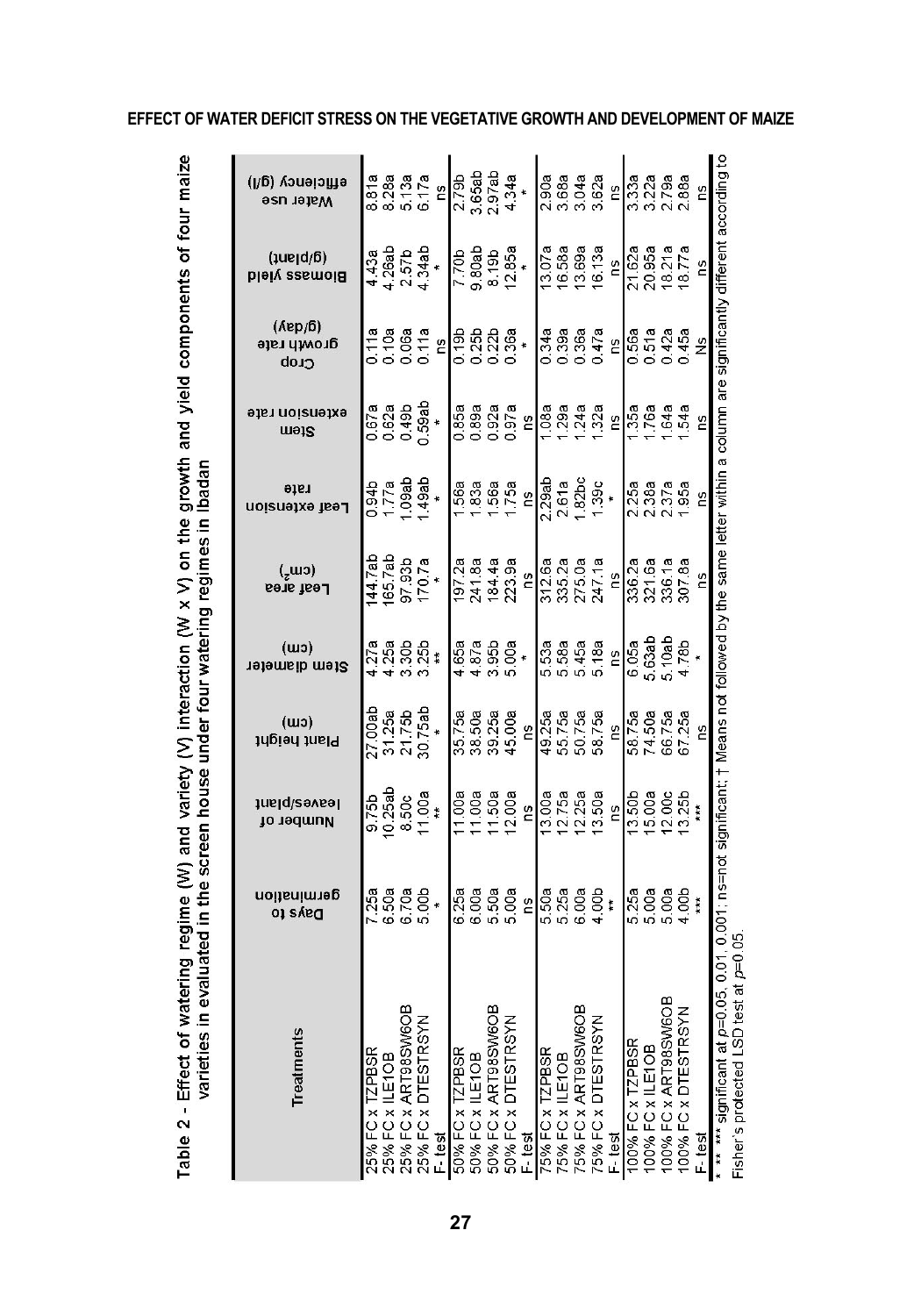**F.B. ANJORIN, S.A. ADEJUMO, K.S. ARE, D.J. OGUNNIYAN** 



**Figure 1 - Weekly stem extension rates of four maize varieties under 25, 50, 75 and 100 % watering field capacities**

#### **Leaf area and leaf extension rate**

Leaf area was significantly influenced by varying watering regime and varieties (V), while water regime and variety interaction was significant at *p*<0.05. Leaf area formation was optimum under 100% FC, but reduced as the moisture level decreased (*Table 1*).

Broadest leaf area of 325.4 cm<sup>2</sup> was obtained when watering was at 100% FC. This value was significantly higher than 292.5 and  $213.1 \text{ cm}^2$  obtained when moisture level were at 75 and 50% FC. Least leaf area size of  $144.8 \text{ cm}^2$  was obtained at 25% FC. The varieties however differed significantly in the sizes of leaf area formed. ILE1OB

had highest leaf area size of  $269.7 \text{ cm}^2$ and was significantly higher than 247.7 and  $237.4 \text{ cm}^2$ , obtained in TZPBSR and ART98SW6OB, respectively, while the least leaf area of  $220.9 \text{ cm}^2$  was obtained at 25% FC. Leaf area was not significant across the different water regime-variety interaction levels, except at 25% field capacity *p*<0.05 (*Table 2*). At 25% water application level, highest leaf area of  $170.79 \text{ cm}^2$  was observed in DTESTRSYN and this was significantly higher than  $144.7 \text{ cm}^2$ and  $165.7 \text{ cm}^2$ , observed in TZPBSR and ILE1OB, which were not significantly different, while ART98SW6OB had lowest leaf area size of 97.93  $\text{cm}^2$ .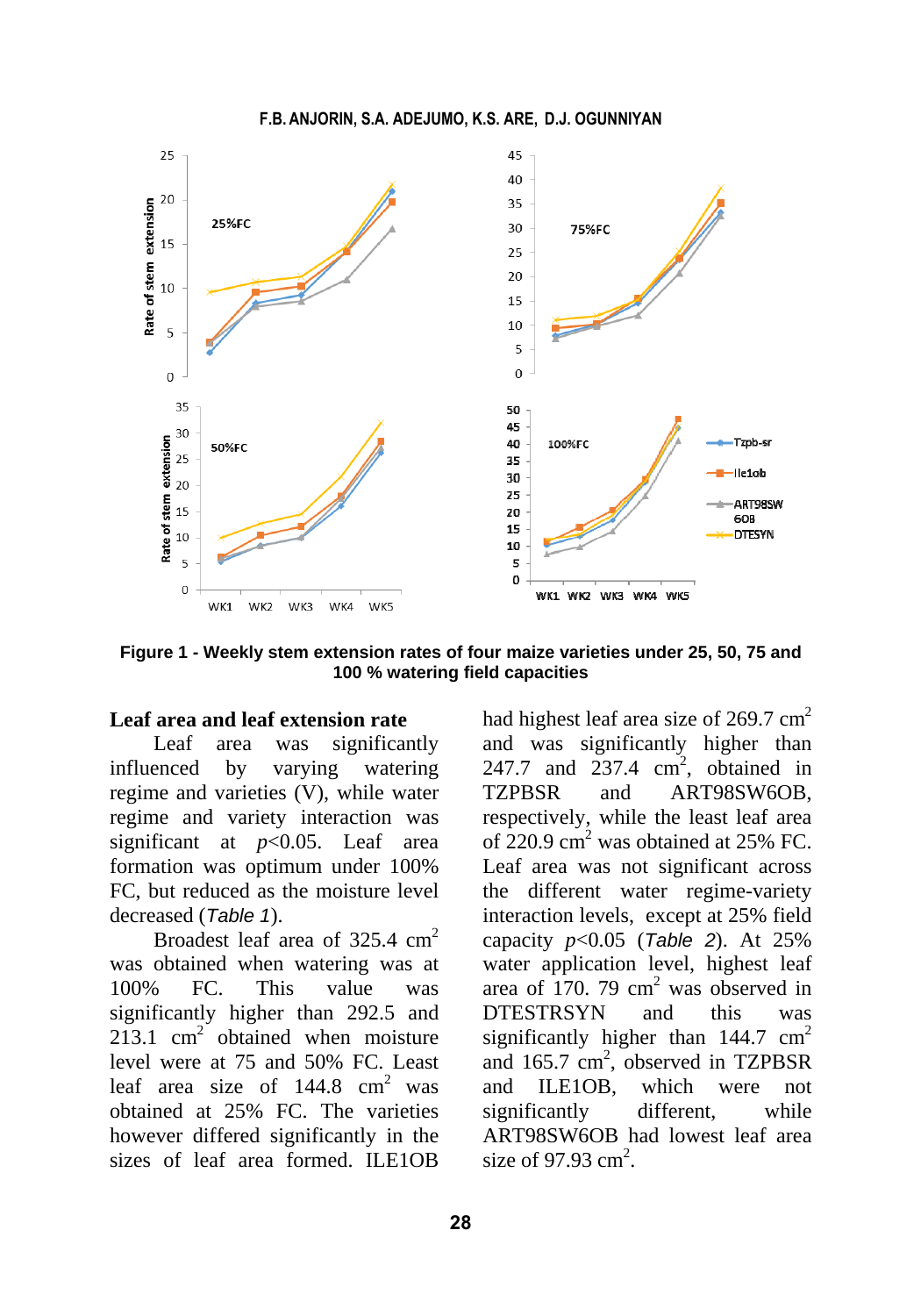

**Figure 2 - Weekly (WK) leaf extension rates of four maize varieties under 25, 50, 75 and 100% watering field capacities**

The rate of leaf extension was also optimum at 100% FC, and reduced as the watering level reduced (*Table 2*). Rapid leaf extension rates of 2.23 and 2.08 were observed at 100 and 75% and declined to 1.68 and 1.32, when watering were at 50 and 25% FC. The varieties had different leaf extension rate and the most rapid extension rate of 2.15 was observed in ILE1OB and which was significantly higher than the other three varieties (*Table 1*). Leaf extension rate also differed across the various water regime-variety interaction levels and increases with increased moisture availability (*Table 2*). No significant differences were observed in the rate of leaf extension under 100 and 50% water regime and variety interaction, but significant differences at  $p<0.05$ when watering were at 25 and 75% FC respectively. Fastest rate of leaf area extension of 2.60 was observed in ILE1OB, under high moisture condition of 75% FC; this value was superior to 2.29 and 1.81 recorded for TZPBSR and ART98SW6OB, while lowest leaf extension rate of 1.39 was observed in DTESTRSYN. At 25% FC, ILE1OB had the highest leaf extension rate of 1.77 and was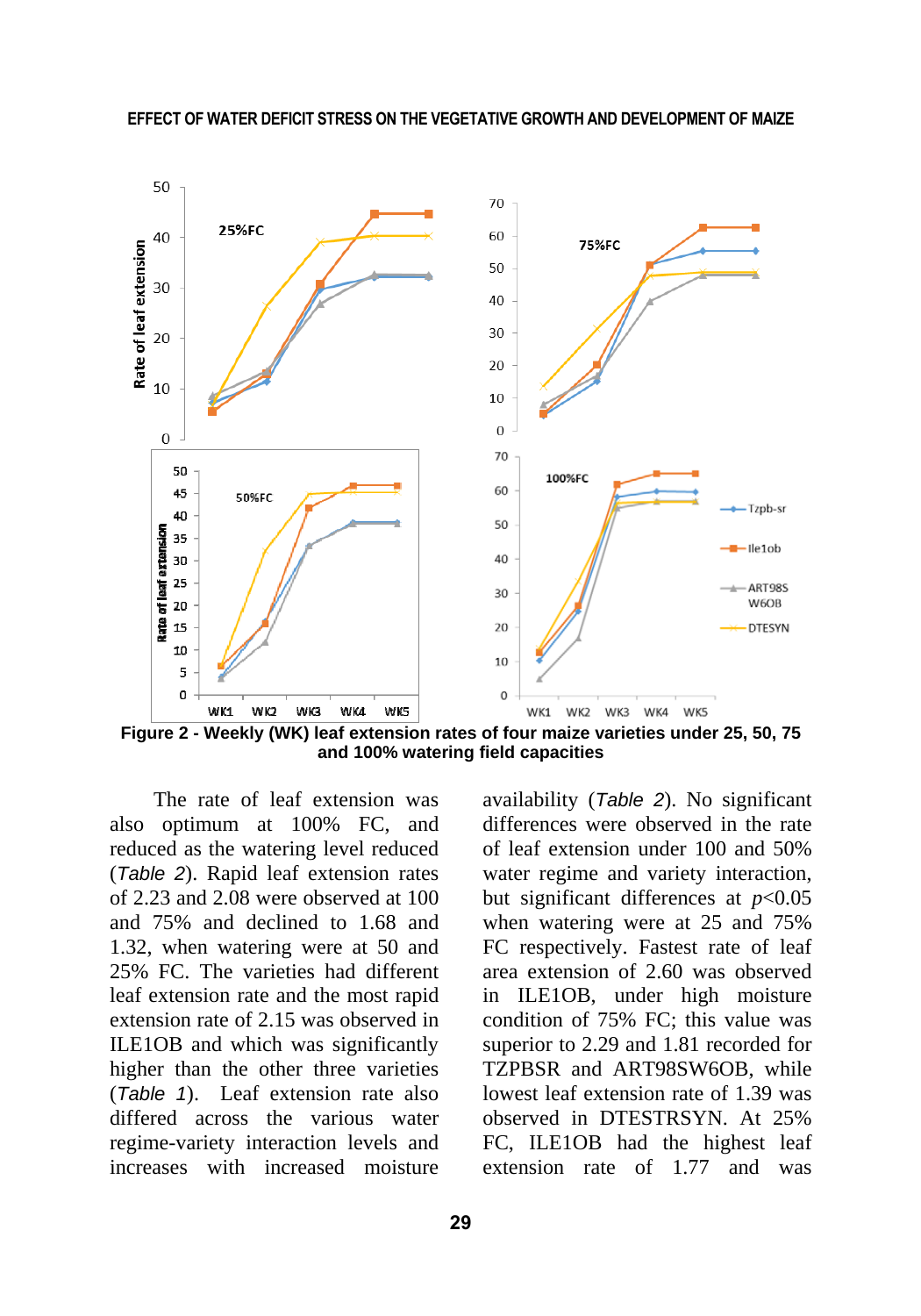superior to ART98SW6OB (1.09) and DTESTRSYN (1.49), while TZPBSR (0.94) had the lowest leaf extension rate. The rate of leaf extension under the four watering regimes increased continuously and steadily until the fifth week, while no further extension was observed after the fifth week of emergence (*Fig. 2*).

#### **Stem diameter**

Stem diameter was significantly affected by the different watering regime and varieties at *p*<0.01. Stem diameter reduced as moisture availability decreased. Highest but similar stem diameter sizes were obtained when watering were at 75 % (755.43 cm) and 100% FC (5.38 cm) and were significantly higher than 4.74 cm obtained under 50% FC and 25% FC (3.76 cm) respectively (*Table 1*). The varieties also varied significantly in their stem diameter sizes in this study. TZPBSR and ILE1OB had highest stem diameter sizes of 5.13 and 5.08 cm, which were significantly higher than 4.58 and 4.48 observed in ART98SW6OB (*Table 1*). Stem diameter differed significantly across the various water regime and variety interaction levels and increased with increase in moisture availability except at 75% FC, where no significant difference was observed (*Table 2*). At 25% FC TZPBSR (4.27) and ILE1OB (4.25 cm) had highest stem diameter sizes and were significantly higher than ART98SW6OB (3.30) and DTESTRSYN (3.25 cm). At 50% FC, TZPBSR (4.65), ILE1OB (4.87)

and DTESTRSYN (5.00 cm) had highest diameter and were significantly higher than ART98SW6OB (3.95 cm). Highest stem diameter size was observed in TZPBSR (6.05 cm) at 100% FC, TZPBSR was however significantly higher than ILE1OB (5.63) and ART98SW6OB (5.10 cm) and DTESTRSYN (4.78 cm).

# **Crop growth rate (CGR)**

Crop growth rate was significantly different under different watering regimes and variety (V), variety and water regime (W) interactions were also significant (*Table 1*). Crop growth rate reduced drastically as the moisture availability level declined. Crop growth was highest when moisture level was at 100% FC (0.49 g/day); this was significantly higher than CGR, obtained when irrigation levels were 75 (0.39) and 50% FC (0.25 g/day), respectively, while the lowest CGR of 0.10 g/day was obtained at 25% FC. DTESTRSYN had the highest CGR of 0.35 g/day and was significantly higher than 0.30 and 0.31 g/day observed in TZPBSR and ILE1OB and ART98SW6OB, which had the least CGR of 0.27 g/day. Water (W) x variety (V) interactions (W x V) for crop growth rate were not significantly at 100%, 75% and 25% FC's (*Table 2*). However, CGR was significant at  $p<0.05$ , when water regime-variety interaction was at 50% FC. DTESTRSYN had the highest CGR of 0.36 and was superior to 0.22,  $0.25$  and  $0.19$  g/day of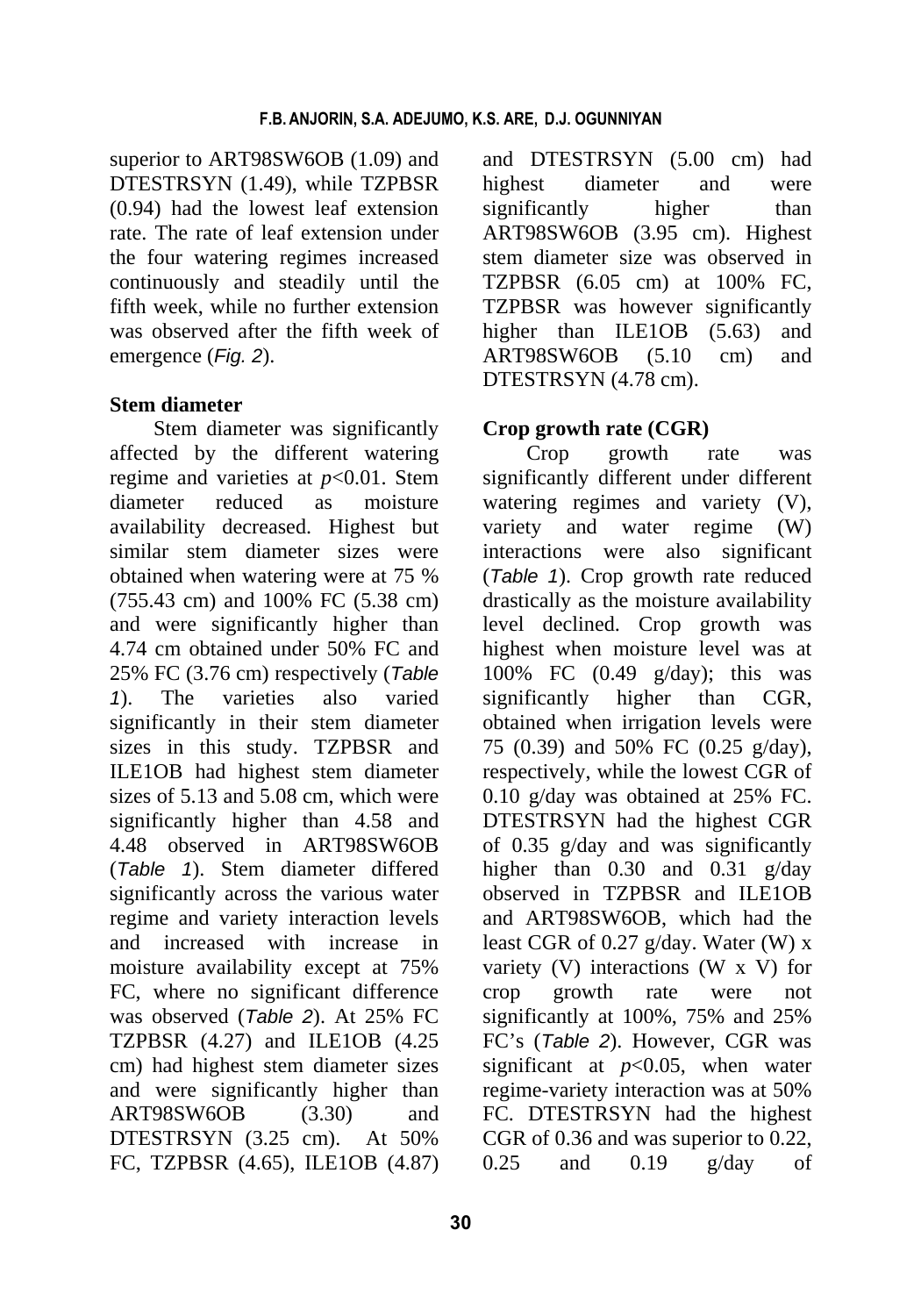ART98SW6OB, ILE1OB and TZPBSR.

## **Biomass yield (BMY)**

The total biomass yield was significantly influenced by water regime (W), variety (V), while W x V interaction was significant. Biomass yield obtained in this study decreased as soil moisture level decreased. Highest biomass yield of 19.88 g was obtained at 100% FC, and was significantly higher than 14.86, 9.64 and 3.89 g biomass yield obtained when moisture levels were at 75, 50 and 25% FC (*Table 1*). BMY differed significantly at 25% and 50% water regime-variety interaction levels. At 25% field capacity, TZPBSR (4.43 g) had the highest BMY and was significantly higher than ILE1OB (4.26), DTESTRSYN (4.34 g) and ART98SW6OB(2.57g).DTESTRSYN (12.85 g) gave the highest BMY at 50% FC and was significantly higher than BMY observed in ILE1OB (9.80 g), TZPBSR (7.70 g) and ART98SW6OB (8.19 g) (*Table 2*).

#### **Water use efficiency (WUE)**

Highest WUE of 7.15 g/l was obtained at 25% FC, followed by 50% FC (5.46 g/l), respectively (*Table 1*), while the lowest WUE were obtained at 75% (3.31) and 100% FC (3.06 g/l). The varieties differed significantly in water use efficiency in this study. Highest water use efficiency of 4.76 g/l was observed in ILE1OB and was significantly higher than WUE, obtained by TZPBSR (4.46) and DTESTRSYN  $(4.27 \text{ g/l})$ , while

ART98SW6OB had the least WUE value of 3.49 g/l (*Table 1*). Within the various water regime-variety interaction levels WUE did not differ significantly, except at 50% moisture level, where the level of significance was at *p*<0.05. At this moisture level, DTESTRSYN had the highest WUE value of 4.34 g/l and was significantly higher than ILE1OB (3.65 g/l), ART98SW6OB (2.97 g/l) and TZPBSR (2.79 g/l) (*Table 2*).

#### **DISCUSSION**

Seed germination and seedling establishment are fundamental to the survival and growth of plant (Hadas, 1977). These processes are regulated by the duration and amount of moisture in the growth environment (Schütz and Milberg, 1997). Moisture stress reduced the percentage and rate of germination and seedling growth as observed in this study, in such that as the moisture availability reduces the means germination time (MGT) increases. This finding corroborates the work of Harris *et al*. (2002), Delachiave and de Pinho (2003) and Willenborg *et al*. (2004), which ascribed impaired seed germination and poor seedling establishment as consequences of drought. The different varieties in this study varied in their responses to the varying watering regimes most, especially under water limited condition. Drought tolerant variety DTESTRSYN germinated earliest than the other non tolerant varieties, especially when watering regime was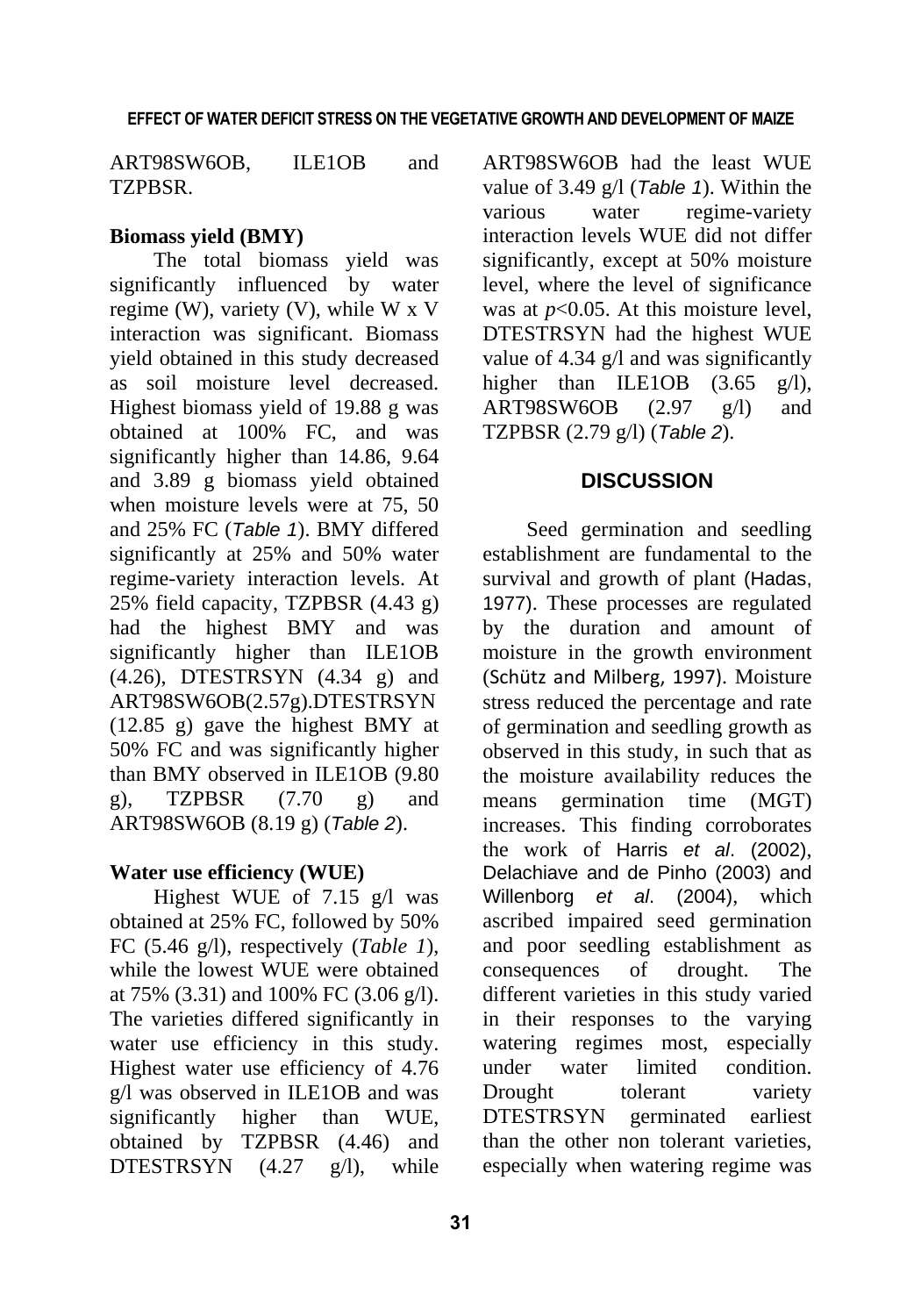25 and 50% FC. Kramer (1974) had earlier attributed growth reduction in germinating seed to decline in cellular expansion to plant under water stress. Adequate watering favours germination of seeds and this finding agreed with the previous report on the impact of moisture availability and germination in seeds. Wenkert *et al*. (1978) linked decline cellular elongation and reduced carbohydrate wall synthesis to water stress in germinating seed. Growth and yield components, such as stem length and extension rate, stem diameter, evaluated in this study, reduced significantly as moisture availability reduces. Bhatt and Srinivasa Rao (2005) and Anjum *et al*. (2011) had earlier attributed, such reduction in plant height of plant under water stress to decline in the cell enlargement processes. Wu *et al.* (2008) observed an estimate of about 25% reduction in plant height of citrus seedling under water stress. Similarly, Specht *et al*. (2001) observed a significant stem length reduction in soybean subjected to water stress. Number of leaves per plant, leaf area and leaf growth rates, leaf total biomass were severely reduced under water deficit stress at 25 and 50% FC in this study, such reduction had been earlier reported in soybean by Zhang *et al*. (2004) and in wheat (Sacks *et al*., 1997). Rate of leaf extension was very rapid between the  $1<sup>st</sup>$  and  $3<sup>rd</sup>$ week after emergence in maize evaluated under varying watering regimes in this study. Shortage of water availability at this stage could

lead to permanent negative effect on the total leaf size and length. Inhibitory effects of water deficit stress on leaf expansion, leaf development and reduced light interception results in reduced dry matter production in plant (Nam *et al*., 1998). Reduction in dry biomass production, which is a common adverse effect of water stress, was also observed in this study, which is related to the findings of Zhao *et al*. (2008) and Farooq *et al*. (2009a).

Water use efficiency (WUE) increased as the moisture availability reduced in this study, this finding agreed with the report of Mueller *et al*. (2005), which observed that WUE is most efficient when optimum advantage is gained from least amount of water available to the plant. On a general note, crop growth rate (CGR) described by Fageria *et al*. (2006) as an average dry matter of one plant in grams over the total growth period in days was optimum under well watered condition and was minimal under water stress condition. Crop growth resulting from the aggregates of cellular activities within the plant organelles is influenced by various biotic and abiotic factors. Cell growth is one of the most drought sensitive physiological processes due to reduction in turgor pressure as growth is effected when daughter cells are produced by meristematic cell divisions and, subsequent, massive expansion of the young cells. Flow of water from the xylem to the surrounding cells becomes interrupted there by impairing mitosis; cell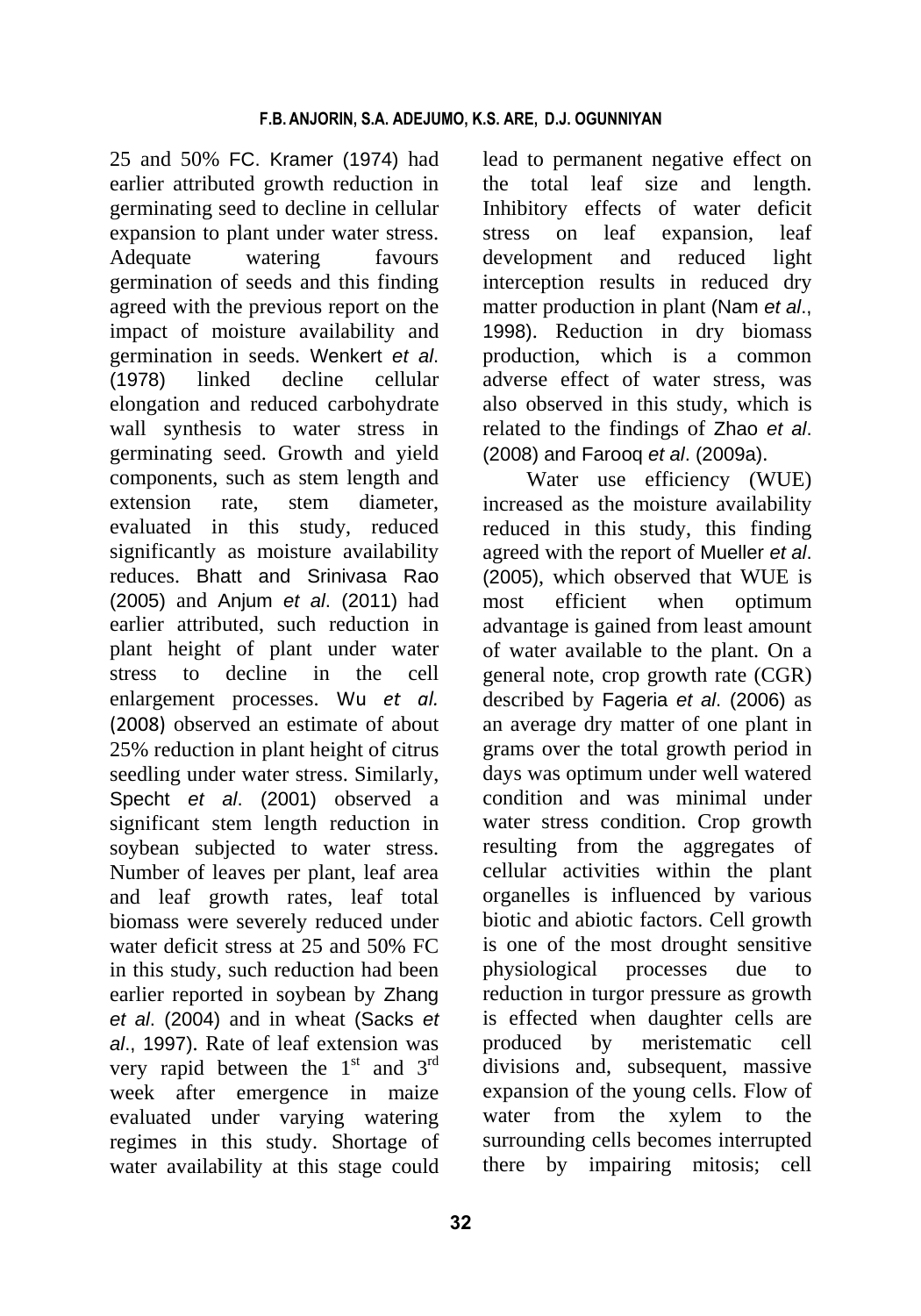elongation and expansion resulting in reduced growth and yield traits (Nonami, 1998 and Hussain *et al*., 2008).

#### **CONCLUSION**

Water deficit stress reduced the various activities involved in growth and developmental processes in maize varieties evaluated in this study. Reduction in the final number of leaves formed per plant, leaf area, plant heights are all indicative of reduced photosynthetic activities and consequent low yield. Morphophysiological variations exhibited by these maize varieties at 25%FC could be used as basis of drought tolerant maize selection, and therefore could be improved by breeding and biotechnological tools to further improve their yield potentials for drought environments. Maize varieties ILE 1OB competes favourably with the drought tolerant checks (DTESTRSYN and TZPBSR) and was better adapted to water deficit stress than ART98SW6OB,

The response of these maize varieties to water deficit stress should be further subjected to field evaluation.

#### **REFERENCES**

- **Anjum, F., Yaseen, M., Rasul, E., Wahid, A. & Anjum, S. (2003a).** Water stress in barley (*Hordeum vulgare*  L.). I. Effect on morphological characters. *Pakistan J. Agric. Sci.*, 40: 43-44.
- **Anjum, S.A., Xie, X., Wang, L., Saleem, M.F., Man, C., Lei, W. (2011).**

Morphological, physiological and biochemical responses of plants to drought stress. *Afr. J. Agric. Res.*, 6(9): 2026-2032.

- **Bhatt, R.M. & Srinivasa, Rao N.K. (2005).** Influence of pod load response of okra to water stress. *Indian J. Plant Physiol*, 10: 54-59.
- **Blum, A. (2005).** Drought resistance, water-use efficiency, and yield potential-are they compatible, dissonant, or mutually exclusive? *Aust. J.Agric. Res.*, 56: 1159-1168.
- **Chaves, M.M., Pereira, J.S., Maroco, J., Rodriques, M.L., Ricardo, C.P.P., Osório, M.L., Carvalho, I., Faria, T. & Pinheiro, C. (2002).** How plants cope with water stress in the field photosynthesis and growth. *Ann. Bot*., 89: 907-916.
- **Delachiave, M.E.A. & Pinho S.Z. de (2003).** Germination of *Senna occidentalis* link: seed at different osmotic potential levels. *Brazlian Arch. Technol.,* 46: 163-166.
- **Fageria N.K., Baligar V.C. & Clark R.B. (2006).** Physiology of crop<br>production. New York: Food production, New York: *Food Products Press*., 345 p.
- **Farooq, M., Wahid, A., Kobayashi, N., Fujita, D. & Basra, S.M.A. (2009a).**  Plant drought stress: effects, mechanisms and management. *Agron. Sustain. Develop.*, 29(1): 185-212.
- **Francis, C.A., Rutger, J.N. & Palmer A.F.E. (1969).** A rapid method for plant leaf area estimation in maize (*Zea mays* L.). *Crop Sci.,* 9(5): 537- 539.
- **Hadas, A. (1977).** Water uptake and germination of leguminous seeds in soils of changing matrix and osmotic water potential. *J. Exp. Bot.,* 28: 977-985.
- **Hare, P.D., Cress, W.A. & van Staden, J. (1999).** Proline synthesis and degradation: a model system for elucidating stress-related signal transduction. *J. Exp. Bot.,* 50: 413- 434.